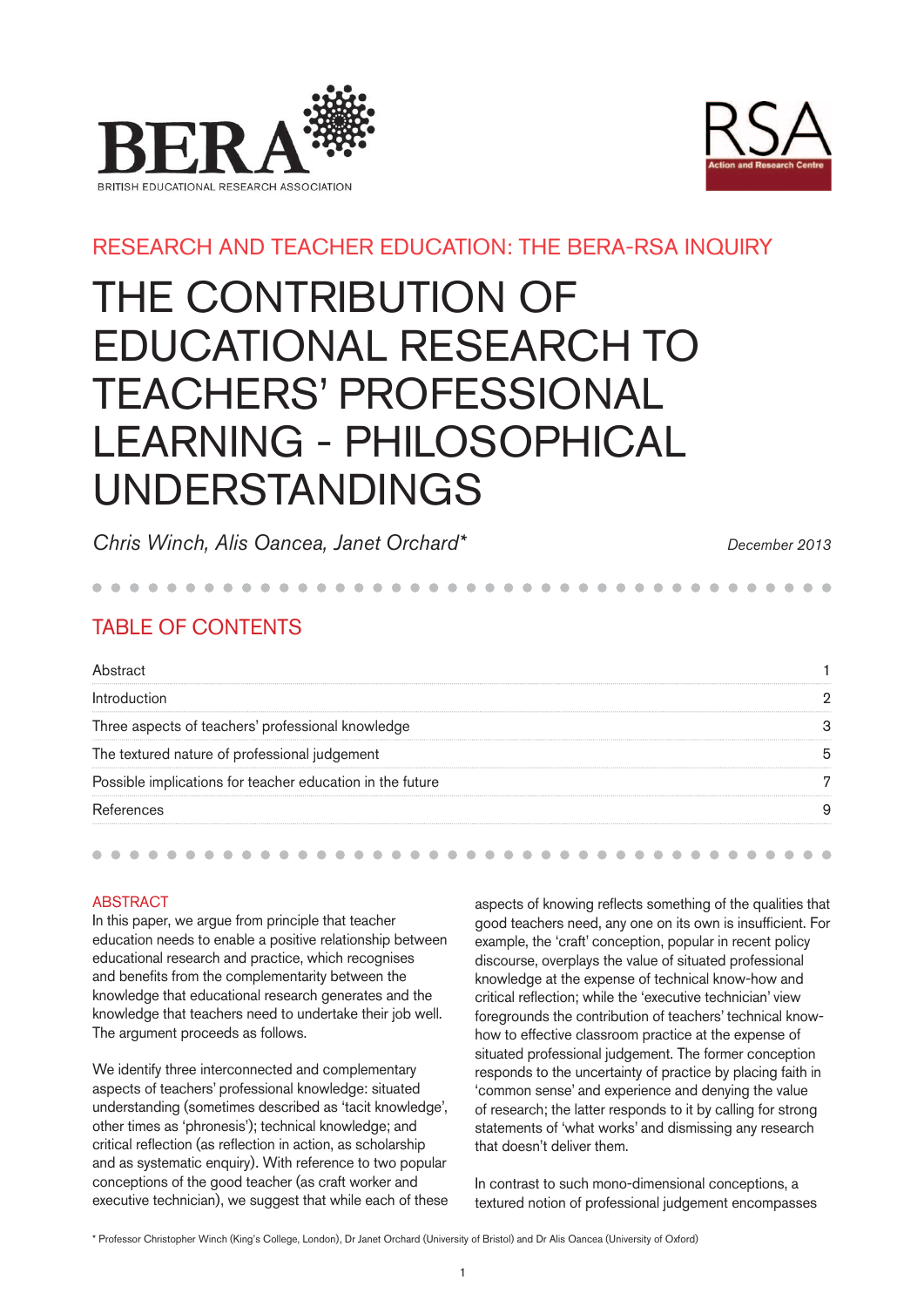

a complementary and mutually enriching relationship between all three aspects of professional knowledge. Research can play a role in relation to each of these dimensions and enhance their joint effectiveness. Engagement with/in research and awareness of research processes and findings may contribute to the richness of reflection required in practical deliberation, while enriching research itself through bringing it closer to the fluidity and immediateness of practice. Further, research can contribute to teachers' technical knowledge by offering them warrants for action, reference points for decisions and practical toolboxes; conversely, teachers' systematic reflection on their professional action can be beneficial for the refinement and interpretation of research-based readings of pedagogical situations. And finally, a body of theory is important in enabling teachers to discriminate autonomously between good sense and common sense; the professional teacher exercises discretion and judgment to evaluate educational research. Thus, professional practice makes the following demands of teachers: practical understanding and know-how, a good conceptual understanding of education and teaching, and the ability to understand, interpret and form critical judgements on empirical research and its relevance to their particular situation.

In the final part, we go on to consider what form teacher education must take if it is to foster professional judgement and what role research might play in fostering it. We conclude that in principle research can both enrich (and be enriched by) teachers' professional knowledge but that to build this relationship in a holistic way into teacher education programmes and partnership models presents considerable practical challenges.

#### **INTRODUCTION**

This paper is concerned with the knowledge that educational research generates and the knowledge that teachers need to undertake their job well. Can they reinforce each other? If so, what form should teacher education take to facilitate that process of mutual enrichment? We explore these key issues, drawing on literature that addresses philosophical issues in the nature of professional knowledge.

Educational research encompasses a diverse range of modes of inquiry (Bridges et al, 2009; Gibbons et al, 1994) and there are disagreements about what its aims should be (Lagemann, 2000). It may be concerned primarily with developing new knowledge with reference to the academic disciplines, or with education as a discipline in its own right (for example, Ellis, 2012, Furlong, 2013 for different perspectives on this issue). It may aim to improve teaching and learning and school effectiveness (what Whitty, 2006, refers to as 'educational research'), or to make better sense of educational practices and institutions, as a valuable and intellectually rigorous and stimulating activity for its own

sake (what Whitty, 2006, calls 'education research'). The definition of research we have adopted in this paper is at once straightforward and broadly inclusive: "systematic inquiry" that is "made public and exposed to collective criticism" (Stenhouse, in Rudduck and Hopkins, 1985).

Diverse perspectives on educational research have been thrown into sharp relief by ongoing debates in the UK on its quality, following the publication of critical and controversial reports over a decade ago by Ofsted (Tooley & Darby, 1998) and the DfEE (Hillage et al, 1998), analysed in Oancea (2005). Doubts about the value and relevance of educational research to practitioners and policy-makers are not new (for example, O'Hear, 1988; Lawlor, 1990) and have fuelled this debate, including questions about its ideological bias. Take this recent example from the 2010 White Paper, 'The Importance of Teaching' which criticised conventional models of university-linked initial teacher education (ITE) on the grounds that: "little teacher training takes place on the job, and too much professional development involves compliance with bureaucratic initiatives rather than working with other teachers to develop effective practice." (DfE, 2010, p. 19)

This idea that educational research, if not actually harmful, is at best irrelevant to practice enjoys wide support, including critiques from within the educational research community itself. It has been argued, for example, that educational practice and educational research practice are too distinct (for example, Carr, 2006) to relate meaningfully one to another. Alternatively, that the primary function of academic research in education is to contribute to a body of disciplinary knowledge (Hammersley, 2008), not to serve educational practice. Others have disagreed, arguing for a necessary and significant relationship between educational practice and research. Good research, they suggest, is uniquely well-placed to provide a valid and insightful account of educational reality at a general, that is theoretical, level, which provides a serious and usually reliable warrant for professional action as well as decision-making by policy makers (Bridges et al, op.cit.). Those who support this role for educational research also believe its quality should be assessed on these grounds, suggesting that the criteria of good research is whether or not it is trustworthy, valid, reliable, grounded (Strauss & Corbin, 1998), dependable or believable (Hodkinson, 2004; Lincoln and Guba, 1985).

Is this position correct? Can a positive relationship be assumed between educational research and practice? In this paper we argue from principle that it can, identifying a positive relationship between research findings and practitioners' knowledge and, by extension, between practitioners' engagement with or in research and educational practice. Arguably this paper is needed at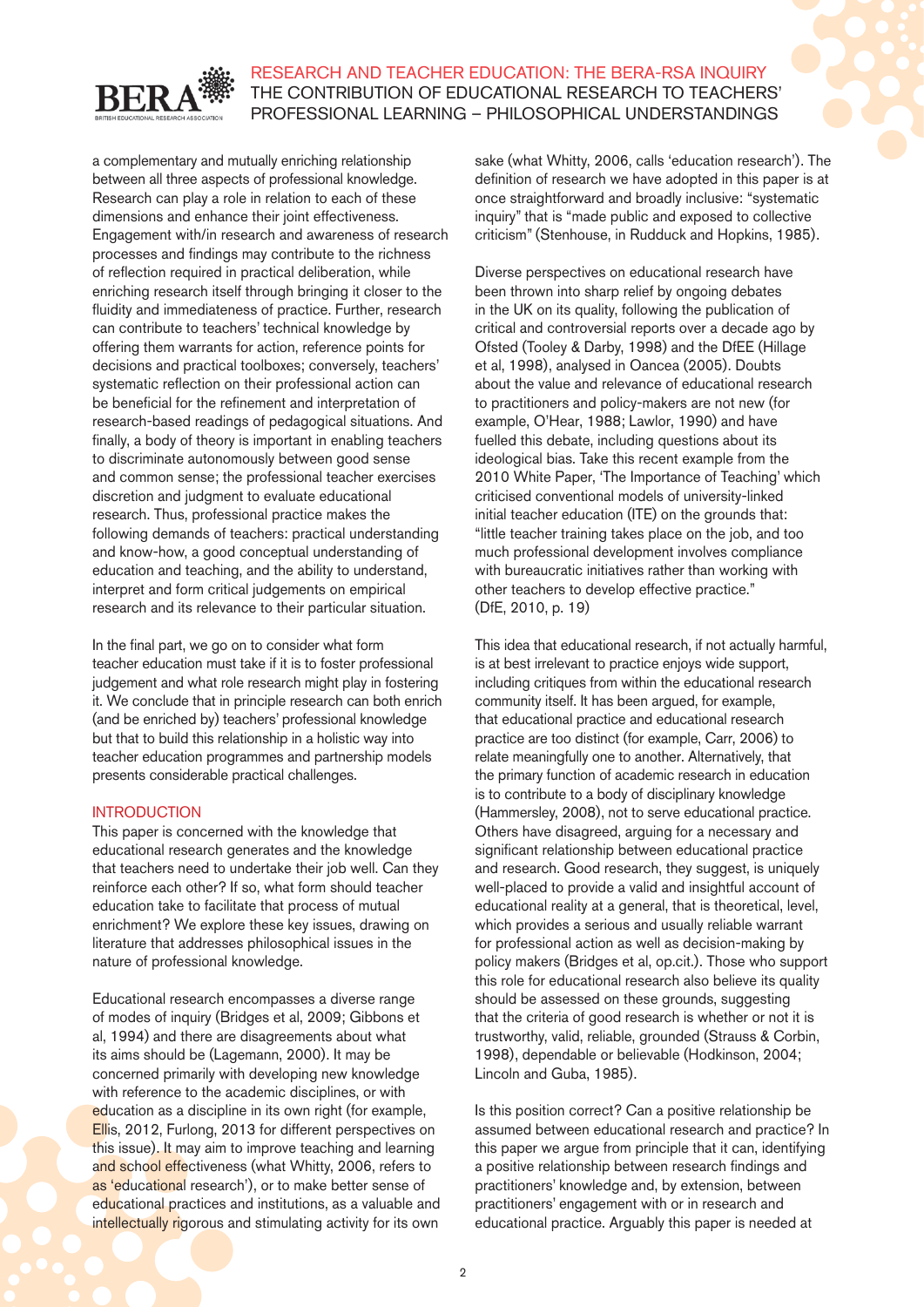

this time in the history of teacher education in the UK because that relationship is yet to be made explicit with sufficient clarity or coherence. We make our argument in three parts.

First, we identify three interconnected and complementary aspects of teachers' professional knowledge: situated understanding, technical knowledge and critical reflection. We sketch briefly the relationship in principle between these forms of knowing and research. With reference to two popular conceptions of the good teacher – as craft worker and executive technician – we suggest that while each of these reflects something of the qualities that good teachers need, any one on its own is insufficient.

In the second part of our argument, we suggest that professional judgement, which distinguishes the very best teachers from others, comprises a complementary relationship between all three dimensions of professional knowledge. Research can play a complementary role in relation to each of these dimensions and enhance their joint effectiveness. In the final part, we go on to consider what form teacher education must take if it is to foster professional judgement and what role research might play in fostering it. We conclude that in principle research can both enrich (and be enriched by) teachers' professional knowledge but that to build this relationship in a holistic way into teacher education programmes and models presents considerable practical challenges.

#### Three aspects of teachers' professional **KNOWLEDGE**

Three different and influential aspects can be found in philosophical and wider educational literature concerned with articulating what professional knowledge teachers need to undertake their work. We sketch these briefly and explain, in each case, the potential relationship between professional knowledge of this kind and research.

#### a. Situated understanding/ tacit/ intuitive knowledge

We take situated or tacit knowledge in this context to mean that element of 'know-how' which teachers clearly manifest in their practice but which cannot be rendered explicitly in discourse about it (Read and Hutchinson, 2011). Tacit knowledge is a concept developed in earlier work by Polanyi (1958) and, arguably, drawn on by Dreyfus and Dreyfus (1996) and Eraut (2000) in their accounts of professional expertise, which include tacit situational understanding, routinized procedures and intuitive decision-making. It can be a problematic concept, if it is taken to mean an ineffable form of propositional knowledge. However, if a looser connection is made between successful professional action and the kinds of knowing on which it relies, it need not be so troublesome. There are some affinities between this view of tacit knowledge and the account

of know-how developed by Ryle (1949), who places an emphasis on the ability to act, while not having to articulate how one is acting.

Another popular approach, which a number of philosophers have pursued to describe situated understanding of this kind, has been to describe it as a form of phronesis (commonly translated as 'practical wisdom'). This is a capacity to grasp the salient features of a situation, to deliberate imaginatively and holistically and to make ethically and practically sound judgments in specific situations. As teachers deliberately seek to bring about certain outcomes rather than others through their work, they are concerned with doing the right thing for its own sake (Dunne, 1993: 265) and therefore making ethical choices. Their knowledge contains a moral as well as a practical dimension in paying attention to the values that inform their practice, identifying certain goals rather than others, and in attitudes they adopt towards the particular pupils they teach. In short, teachers need to be able to negotiate the complexity of classroom decision-making where there may be no clear-cut answers and to reflect on the importance of what they do in the process.

Teachers may become practically wise, or phronimos, through experience of deliberating and making judgments about educationally wise actions, through learning from the virtuosity of other professionals, and through care for their own development as resourceful, discerning and insightful professionals (Biesta, 2012; Nussbaum, 1990). Many advocates of this view question the need for any particular contribution from educational research, tending to be sceptical, even hostile, towards the relevance of findings from empirical educational inquiry to teachers' practice and development (for example, Hogan, 2012; Carr, W. (various); Carr, D., 2000, 2003). Others, while more supportive of the role research might make to professional knowledge, nevertheless demand changes in how research is conceived and conducted, in order to bring it in closer interaction with practice. Flybjerg (2001), for example, has argued for a "phronetic social science", centred on "reflexive discussion and analysis of values and interests" (pp. 3-4). Others note complementarities between practical, technical and theoretical knowledge (MacIntyre, 2007; Dunne, 1993; Nussbaum, 1990; Oakeshott, 1962). We will return to this view later in this paper.

#### b. Technical 'know how'

'Techne' is the term Aristotle uses to describe knowledge concerned with creating either objects or particular states of affairs, likening such knowledge to that of an expert craft worker, but also extending it to fields like medicine, military strategy, music, and 'productive' arts like architecture or sculpture. This extension suggests that Aristotle sees techne as more than a 'knack', or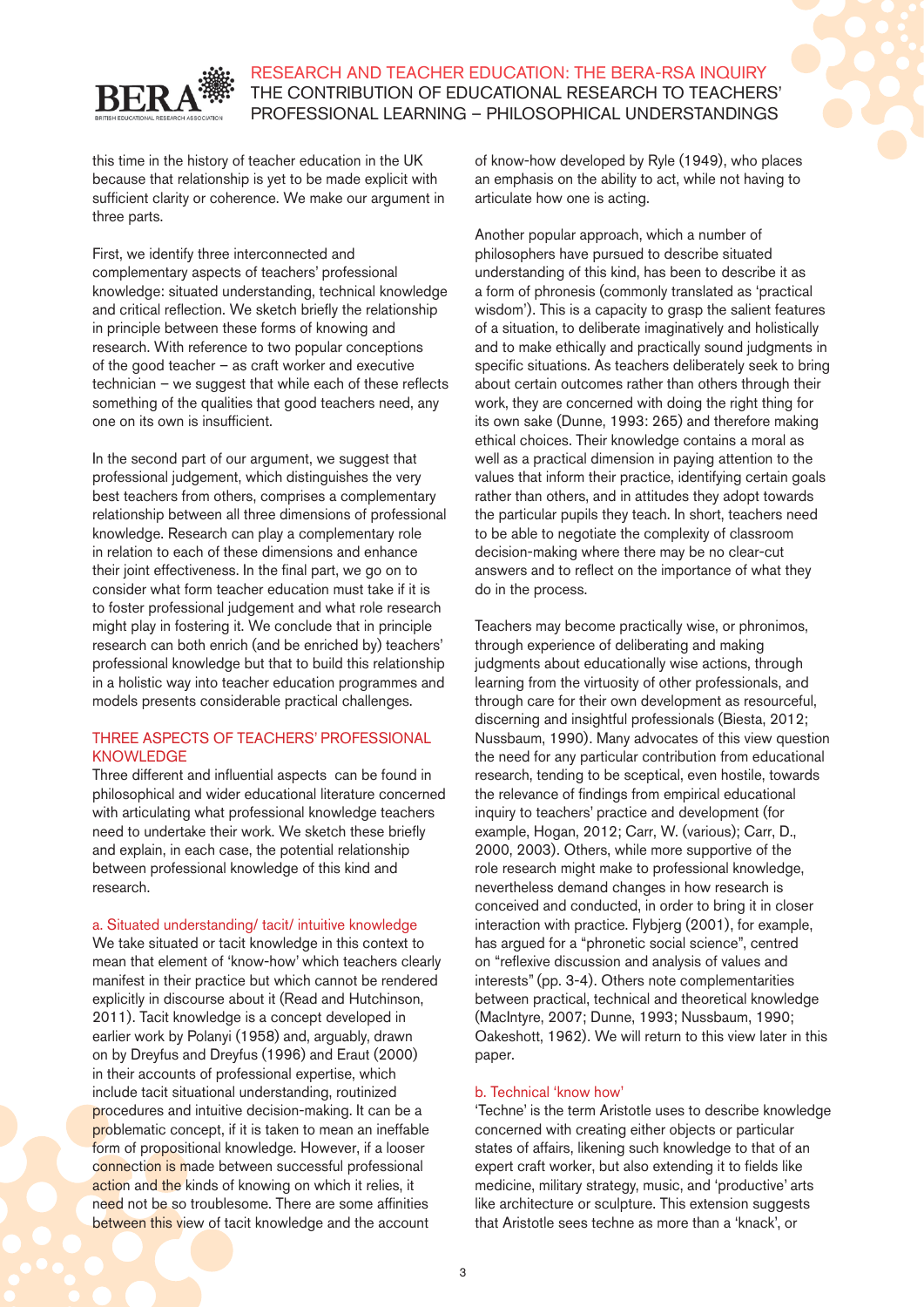

a purely instrumental execution of procedures, but rather as a form of excellence that combines the ability to grasp and pursue an end with "a clear conception of the why and wherefore, the how and with-what of the making process" involved in bringing about that end (Dunne, op.cit., p. 9). Thus, techne enables the practitioner to plan and control a process; also to explain and predict the success or otherwise of an intervention. In Nussbaum's (2001) words, technical knowledge is universal, teachable and precise.

The suggestion that teachers need mastery of relevant technical knowledge to undertake their responsibilities well, for example knowledge of the content of the curriculum and how to mediate it, seems relatively uncontroversial. Technical knowledge and its skilled application help teachers to exercise sufficient control over the contingencies of their work (Nussbaum, 2001) to be able to achieve goals and define standards for success and measures of progress. They can articulate procedures for attaining these standards, explain what intervention worked, in what circumstances, and they can train others in the application of this procedural knowledge.

#### c. Critical reflection

A further attribute of the professional knowledge of teachers, one which distinguishes the best teachers from others, is their capacity for critical reflection. Reflection implies that the teachers review seriously what they have done in the past with a view to sustaining or improving their practice in the future. How does reflection help teachers to operate effectively though, and how might reflection on research, were it included, augment their professional development? There appear to be three established responses to this question in the philosophical and wider educational literature: an emphasis on reflection-in-action; a description of reflecting as the exercise of scholarship; and a commitment to the value of teachers' systematic enquiry as the basis for reflection on practice.

One interpretation of critical reflection, developed influentially by Schön (1983), identifies the importance to teachers of the discipline of reflective thinking as reflection-in-action, in terms of a cycle involving: practice; reflection, during and after practice; and the recursive effect of reflection on further practice. These interconnected stages, it is suggested by this account, inform the 'reflective practitioner's' own conception of him/herself. It is important to realise that, for commentators like Schön, reflection understood along these lines need not involve consideration of research-based knowledge because it is based on the professional's own actions within the work environment. Schön (1983) largely ignores the role of theory in reflection, but partial acknowledgment of it is made in Schön (1987), by arguing that professional education

should "combine the teaching of applied science with coaching in the artistry of reflection-in-action" (p. xii).

A second established view of reflection is best described as the professional exercise of 'scholarship' (Boyer, 1990). Teachers might reflect critically on their practice in the light of what has been thought and said about teaching in the present as well as in the past in order to inform future thinking about what they are doing (Shulman, 1987). This approach to reflection, unlike the first, does allot a significant role to educational theory and has underpinned the theoretical component of universitybased teacher education practice since the 1960s.

The particular examples of scholarship on which teachers have been asked to reflect have shifted over time. Many years ago, this would have comprised a detailed and systematic encounter with key texts in the educational foundations. More recently university-linked PGCE programmes have taken a more thematic approach to engagement with scholarship. New teachers have been encouraged to engage with selected readings, policy documents and official recommendations that illuminate their thinking on the particular issues in classroom practice which exercise them most.

As well as considering the results of systematic enquiry conducted by other people, a third form of critical reflection concerns reflection as a systematic enquiry that teachers themselves might undertake as researchers on their own practice. Systematic enquiry was at the core of Stenhouse's (1975, drawing on Hoyle, 1972) influential notion of the teacher as 'extended professional'. This model encompasses 'systematic self-study', as well as 'the study of the work of other teachers' and the 'testing of theory in practice', with the support of specialist education researchers (Stenhouse, 1975, p.144). While the teacher-as-scholar makes use of the research findings of professional researchers, the teacher-researcher is him/herself generating research. S/he undertakes systematic enquiry into his or her own practice, including not just the teacher's work in the classroom, but the assumptions and values that underpin it (Elliott, 1991; Carr and Kemmis, 1986). Teacher enquiry is a form of education research focused very specifically on those problems practitioners encounter in their particular classroom setting(s) and the actions they take to solve them by the introduction of positive change (Carr & Kemmis, 1986). For those committed to action research, this approach is about more than knowing; it becomes for them a way of being in the classroom and the school. Assuming the habit of inquiry as an ongoing commitment to learning and developing as practitioners, action research assumes that teachers are the agents and source, and not the objects, of reform. They feel empowered as a result and report becoming energized and more autonomous in their professional judgements.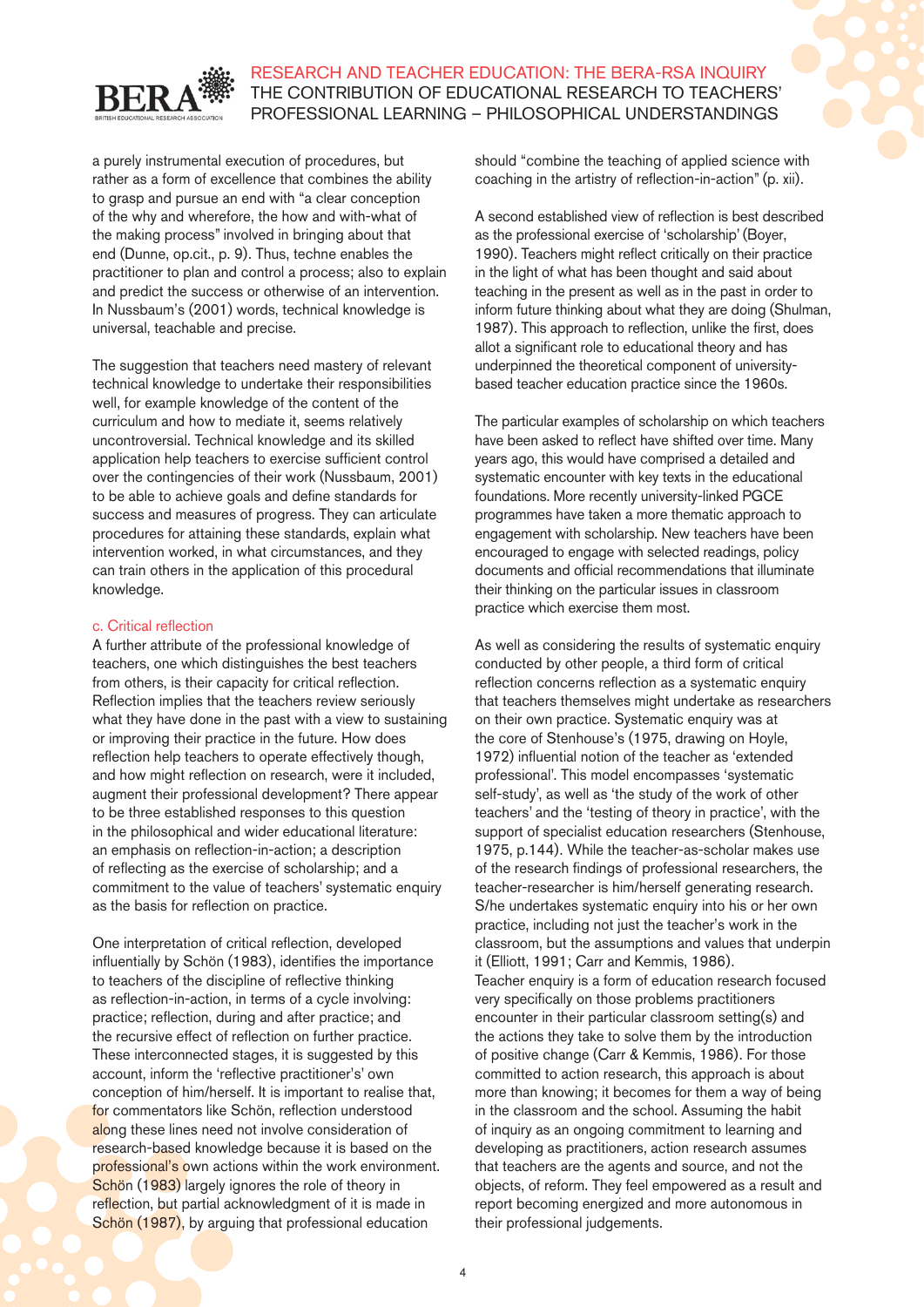

Carr (2006) goes as far as to argue that the kind of educational theory that other forms of educational research might generate is irrelevant to teachers' critical reflection. His view is in tension with the advocates of action research, who see teaching and research as inseparable and emphasise the collaboration between teacher researchers and 'specialist' researchers (Elliott, 1991). According to Carr, "educational theory cannot inform practice because it is itself a form of practice" (2006, p. 147). By a 'practice', he means (after MacIntyre, 1981) that societies are made up of a series of ways of being and doing, each with their own goals and standards of excellence. The logic underpinning this argument has been challenged by the observation that, while education and research may be two separate practices, societies are made up of many different kinds of practices that are not hermetically sealed. Rather, they are capable of affecting each other in different ways (see Hager, 2011, for a development of this critique).

Conversely, if educational research and educational practice are indeed separate (albeit related) and with their own standards of excellence, this implies that a teacher who is also a researcher will be aiming for excellence in two highly demanding but distinct spheres. If teachers are not educated to be researchers, they cannot aspire to be expert practitioners of educational research. This highlights the significant, potentially unrealistic, demands being made of teachers when they are asked to undertake both roles at once, particularly at an early stage in their career. At the same time, they can be significant partners in educational research and, over time, become both teachers and educational researchers.

#### THE TEXTURED NATURE OF PROFESSIONAL **JUDGEMENT**

We argue next that these three distinct aspects of teachers' professional knowledge operate in complementary and mutually enriching ways to inform good teachers' practice. We are not alone, or first, in believing it possible to combine insights from all three of the notions of professional judgement we have just considered, arguing that none on its own proves sufficient. For example Oakeshott (1962), like Dunne (1993), argues that teachers' knowledge of rule and theory-based procedures (technical knowledge) requires a complementary relationship with situational awareness (practical knowledge). Nevertheless, widespread and influential conceptions of teaching can isolate these dimensions of teachers' professional knowledge in ways that are unhelpful (Winch 2013); we will turn to some of these conceptions in this section.

#### a. Teaching as a 'craft'

A popular conception of teaching treats it as analogous to a simplified version of a craft occupation, such as pottery or blacksmithing, and describes it in ways that

fail to do justice either to the complexities of expert craft work (see above) or to teaching. This conception overplays the value of situated professional knowledge at the expense of technical know-how and critical reflection. In doing so, it isolates situated understanding from other necessary aspects of teachers' knowledge, leaving little role, if any, for research-based knowledge in teacher professionalism.

Learning to teach is portrayed narrowly as the acquisition of relevant know-how through the experience of watching and learning from experienced practitioners. If any systematic underpinning knowledge is associated with teaching as a craft narrowly conceived, it is concerned with knowledge of subject. Awareness of the needs of the individual class and pupils are recognised as significant on this account but understood as being developed only through the experience of teaching and receiving the counsel of experienced teachers, without reference either to the findings of recent research or a wider theoretical literature.

At the same time, the simplified definition of craft underpinning this conception also fails to account for the ethical complexities of practical judgment. Although it agrees with the family of approaches which contend that the possession of phronesis is sufficient for the development of professional expertise, it reduces practical wisdom to mere flair or 'common sense'. For example, Barrow (1976, 1984) argues that, as generalisations in education are always false, common sense is a sufficient source of teachers' professional knowledge.

However, there are difficulties with this contention. What is described as 'common sense' may denote little more than distilled theoretical knowledge and values derived from popularisations, the source of which might be research, filtered, whether directly or indirectly, through staffroom conversation rendered into homilies, maxims and reactive attitudes. It is similar to what Burke (1790) approvingly calls 'prejudice'. The problem with common sense, as Keynes (1936, Ch.24) argued in relation to the 'common sense' of businessmen, is that it usually consists of the unconscious repetition of theories that have already been discredited. It is an inherently conservative and potentially unreliable basis for professional judgement, which needs to be informed by new ideas that are of sound provenance on a regular basis.

In contrast, Gramsci (1975) offers a useful and alternative distinction between common sense and good sense, which, it may be argued, is precisely the kind of approach to action that takes into account the exigencies of particular situations in shaping professional action. Unlike common sense, the use of good educational research by teachers need not be in tension with the exercise of good sense. Indeed it might be enhanced by it.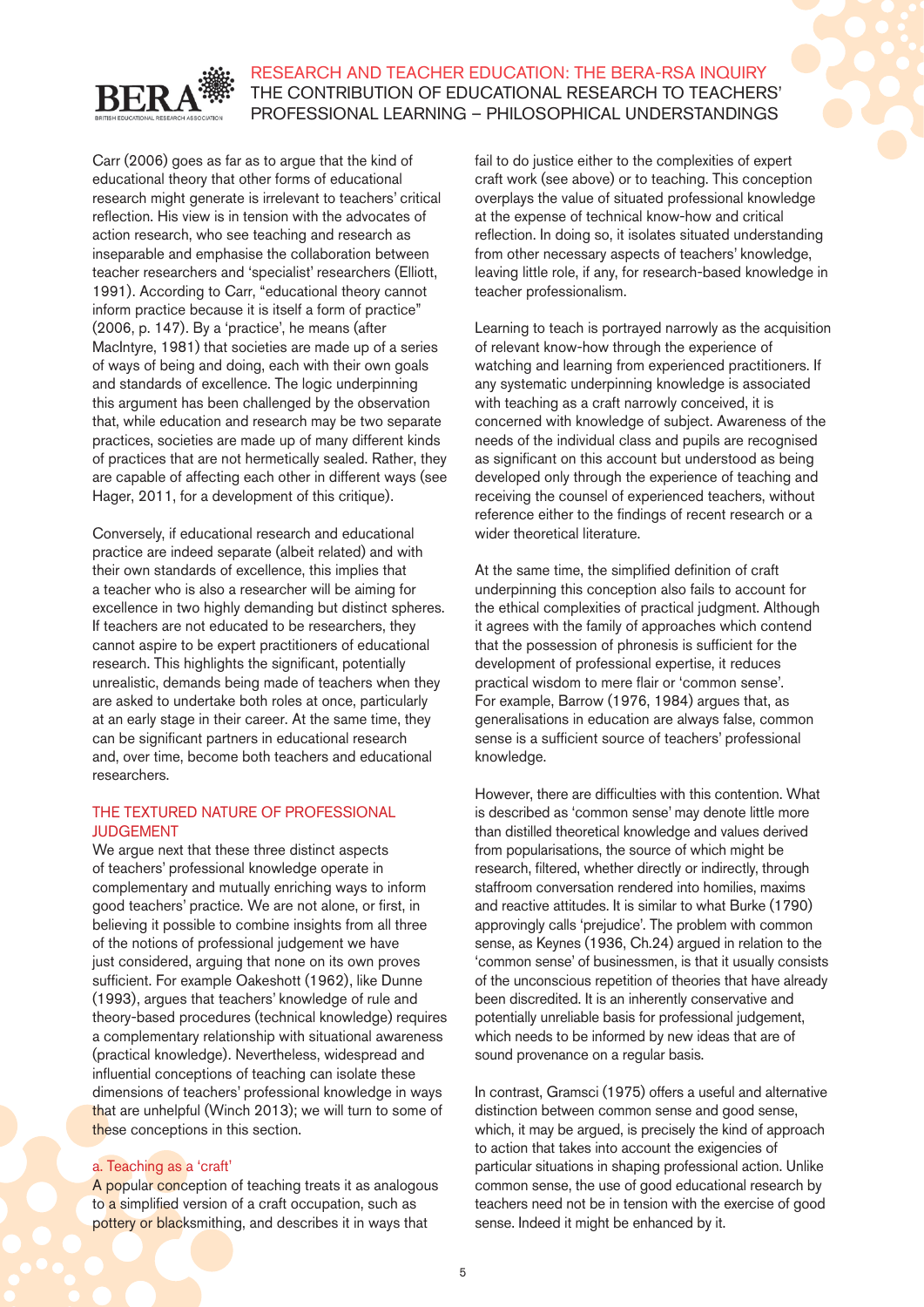

#### b. Teacher as executive technician

A second popular conception of the good teacher, one that Winch (2013) has called the 'executive technician', emphasises the contribution of teachers' technical knowhow to effective classroom practice. While this view of teaching recognises the value of empirical educational research findings, it does not deem it necessary, or even desirable, for teachers to access and interpret this research for themselves. Educational researchers generate findings, while educational technologists and curriculum designers interpret the research into useable protocols for the classroom. Finally, the 'executive technician' teacher, armed with technical know-how alone, applies them to the classroom without the benefit of critical reflection or situational awareness, thus a minimum of interpretation. This last qualification is important to this view of the teacher as executive technician, as deviation is likely to diminish the protocols' effectiveness.

Advocates of the executive technician approach to teaching appear to share assumptions held by those who are sceptical about the value of educational research (see above). Educational research must deliver certainty or it must be discarded. The advocate then proclaims the certainty of a given piece of research and derives maxims applicable in all similar circumstances. The craft-based and executive technician views of educational research are two sides of the same coin. The former conception responds to the uncertainty of research findings by placing faith in common sense and experience and denying the value of research; the latter responds to it by calling for strong statements of "what works with whom under what conditions and with what effects" (Hargreaves, 1996) and dismissing any research that doesn't deliver them.

However, teachers are not going to be given a recipe for 'what works' from research; by its nature, educational research cannot provide certainty of outcome. What it can achieve is to provide reasonable warrant for decisions that must be taken by teachers, in full knowledge of the circumstances in which they work (Bridges et al, 2009). Thus the claims of both the ultra sceptics and those who think that research findings can provide teacher-proof maxims for action are overplayed. Michael Eraut puts this well when he describes professional practice as combining three modes of cognition: instant/reflex, rapid/intuitive, and deliberative/ analytic (Eraut, 2000). He notes that recognition of the limitations of research evidence as a basis for practice does not imply that we should replace it with tacit knowledge in accounts of professional practice (and professional learning).

#### c. Teacher as professional

In contrast to each of these narrow conceptions of teachers, the teacher as professional combines all three

aspects of knowledge together in sound judgement. Crucially, good teachers can exercise their own judgement in the classroom and make decisions as to whether and how research-based considerations are relevant to how and what they teach.

First, engagement with research, in its diversity of modes, and awareness of research processes and findings may contribute to the richness of reflection required in practical deliberation. As such, it will not replace practical judgment, but may feed into it, for example into the ways in which practitioners discern the salient features, frame concrete problems, and challenge and authenticate their unfolding understanding of the situation in which they find themselves (Oancea and Furlong, 2007). At the same time, research itself would be enriched, through closeness to the complexities and immediateness of practice, for example by refining its capacity to capture and retell narratives of experience in ways "that will not debase [their] value, or simplify [their] mystery" (Nussbaum, 1990, p. 104).

Second, engagement with or in research has the potential to inform and improve teachers' technical knowledge. It can offer them potential reference points in arbitrating decisions about appropriate interventions, and immediate practical toolboxes for implementing them. Research that is widely recognised by those in the academy as being of high quality is capable of providing warrants for action in professional situations, albeit in the form of provisional corroboration, rather than as statements of certainty (Bridges et al, op.cit.).

Conversely, capturing teachers' reflection on their warrants for action systematically can also be beneficial for the interpretation of research, because it may validate or invalidate research-based readings of pedagogical situations. Even in the case of high quality research, those warrants - if they are to result in effective action - need to be mediated by the demands of particular pupils, classrooms, or curricula, and recontextualised within a particular school's normative and empirical environment. Nor can they be pre-packaged in 'teacher proof' maxims for action, if we are to have teachers who can make defensible judgments about the ways in which they teach.

Thirdly, good teaching, rather like medicine, engineering or the law, draws on a body of theory that has been mastered so that it can be applied to day-to-day professional decision-making and action. As we saw, reliance on common sense frequently involves using research of doubtful quality that has been distilled into folk maxims. It follows from this that if teachers are to discriminate autonomously between good sense and common sense, at the very least they will need to know and understand the difference between high quality and poor research. If they – and the school leaders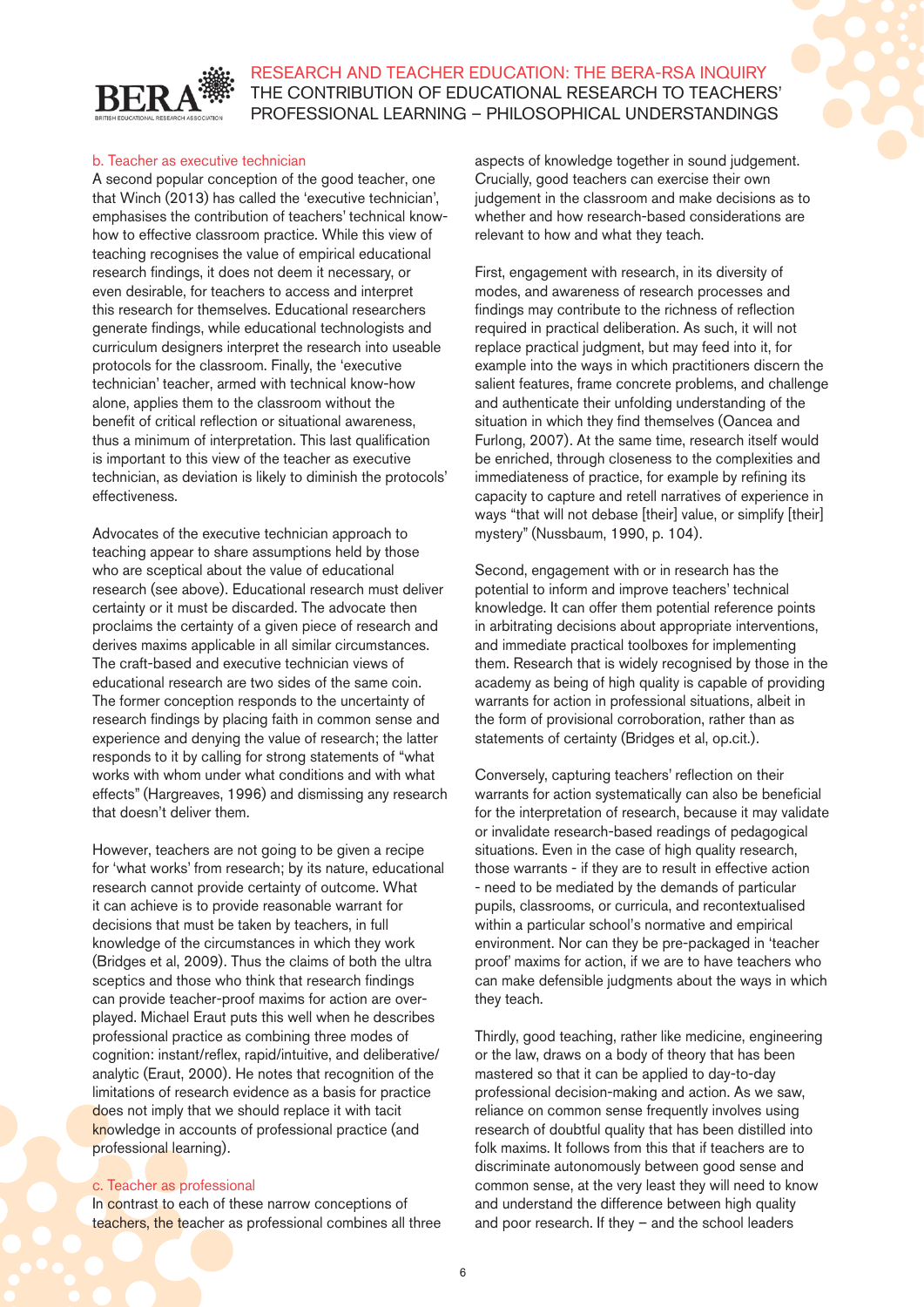

and policy-makers who determine to a lesser or greater extent what teachers do – cannot do this, they run the risk of compromising quality in education as well as wasting precious public resources.

Thus, professional practice makes the following demands of teachers: practical understanding and knowhow; a good conceptual understanding of education and teaching, and the ability to understand, interpret and form critical judgements on empirical research and its relevance to their particular situation. The professional teacher exercises discretion and judgment to evaluate educational research. S/he mediates her research-based knowledge drawing on awareness of the particular needs of the class(es) taught, as well as individual pupils.

These observations suggest that good teachers need to have an active relationship with educational research; rather than replacing the irreducibly craft-based elements of their work, this relationship can support and expand them. Teachers should be able to understand and evaluate the relevance of research to their own situation. Their reflective abilities should bring together their own experience and the deliverances of research to enable them to determine both short- and long-term courses of action.

This may mean they need to engage critically with false research as part of their professional development. For example, they need to learn that verbal deficit theory prescribes certain classroom practices but that this theory has been refuted by good, subsequent research evidence (for example, Tizard and Hughes, 1984). In the light of this understanding, they may question received wisdom about particular classroom practices, as well as sharpening their critical interpretation of research evidence.

We have argued in this section that the professional conception of teaching acknowledges that systematic knowledge can have a valuable role to play in forming professional judgment and action. Educational research has a potentially important role in developing that knowledge. However, it needs to be integrated with situational awareness and practical know-how, and cannot give clear protocols for action in every circumstance.

#### Possible implications for teacher education in the future

As conjectured above, one significant problem that the educational community may face when articulating the role of research in teachers' professional learning is a widespread, popular expectation that educational research is only worthwhile when it produces certainty about what to do. When it does not, then it may be readily dismissed because it is perceived as being

useless. This view would be mistaken; as Aristotle pointed out, a mode of enquiry can only yield the degree of certainty that is appropriate to that particular mode. It is unrealistic to judge the value of educational research just as we do research in mathematics or the physical sciences. This does not mean that we give up on either objectivity or truth, rather that we are more careful in the way in which we derive conclusion from research, taking account of situational complexity, the fallibility of methods and the possible contestability of interpretations. One cannot give up the responsibility of thinking clearly about what research might or might not be telling us.

In their study of constituents of excellence in applied educational research, Oancea and Furlong (2007) urge that consideration be given to not only to its trustworthiness, fitness for purpose and value for money, but also to issues of dialogue, deliberation, participation, ethics and personal growth. They introduce the notion of a complementarity between three domains of excellence in applied and practice-based research: theoretical (episteme); technical (techne); and practical (phronesis). This proposal accords well with the argument presented here. Theoretical knowledge derived from empirical and conceptual research is apt for use in education through the development of pedagogies, curricula and forms of assessment. These, however, are incomplete if they are not integrated with experience and situational awareness.

There is scope for further, detailed research into how teachers make decisions and the role that educational research does or does not play in their decisionmaking. We will then gain a clearer idea of how and why engagement with or in research matters for teachers' professional practice. Proposals have ranged from arguments for the direct involvement of teachers not only with, but also in, research (following the example of Stenhouse, 1975, Elliott, 1991 and others) on the one hand; to arguments for 'mobilising' more effectively the knowledge that research generates so that it exercises a more profound impact on policy and practice, on the other (Phipps et al, 2012). Some of these proposals have also worked the other way round, starting with considerations of practical relevance (often defined as "what works" – Hargreaves, 1996) in order to shape the agendas of practical or practice-based educational research.

These considerations lead us to believe that partnerships between teachers and professional researchers will become increasingly important in order to ensure a mutually enriching relationship between educational research and educational practice. Several practical ways in which initial and continuing teacher education can recognise and benefit from the contributions of research to teachers' professional knowledge, include: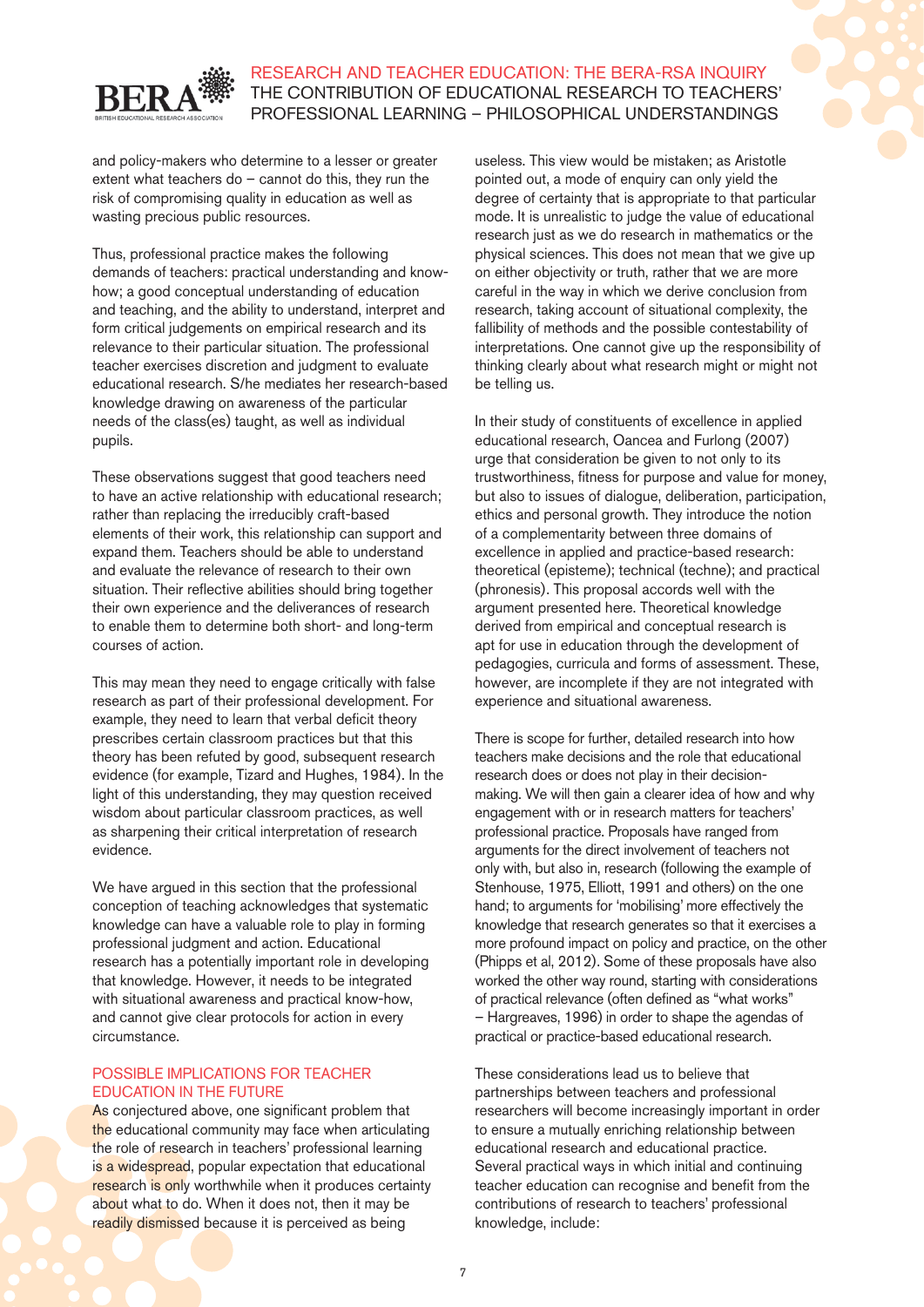

- 1] Aiming for models of initial teacher education that develop professional teachers who are scholars of educational research.
- 2] Developing post-qualification Masters level programs that endow teachers with the capacity to carry out practically based research either in partnership or through supervision with a higher education mentor.
- 3] Creating a track to a higher-level qualification for those teachers who wish to conduct, commission and evaluate research in educational settings independently and to advise on its implications for practice.

None of this implies that teacher education should not be practically oriented. We believe that the link between teacher and higher education is vital. But this can be attained through both apprenticeship and internship models. The textured nature of teachers' professional knowledge requires a textured model of teacher education, using past experience and empirical and philosophical understanding to further develop creative and educationally meaningful partnerships.

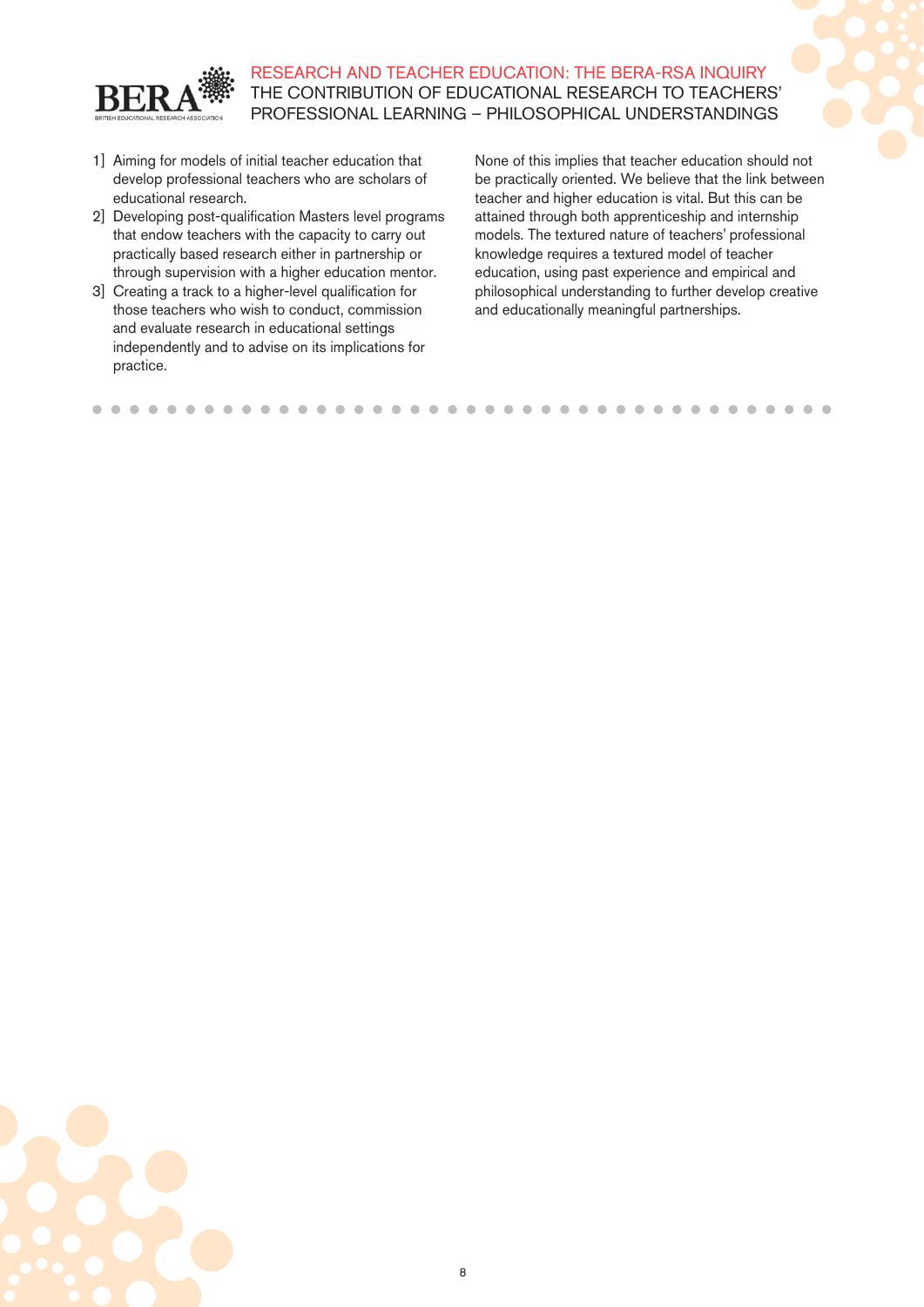



#### **REFERENCES**

Aristotle (1925) *The Nichomachean Ethics*, translated by Ross, D. London: Dent.

Barrow, R. (1976) *Common Sense and the Curriculum*. Brighton: Harvester.

Barrow, R. (1984) *Giving Teaching Back to Teachers*. Brighton: Harvester.

Biesta, G. (2012) The future of teacher education: Evidence, competence or wisdom? *Research on Steiner Education*, 3(1), pp. 8-21.

Bridges, D. Smeyers, P. & Smith, R (2009) *Evidence-Based Education Policy: What Evidence? What Basis? Whose Policy?* London: Wiley-Blackwell.

Burke, E. [1790] *Reflections on the Revolution in France.* London: Penguin.

Carr, W. and Kemmis, S. (1986) *Becoming Critical: Education, knowledge and action research.* Lewes: Falmer Press.

Carr, W. (2006) Education Without Theory? *British Journal of Educational Studies* 54, 2, 136-159.

Carr, D. (2000) *Professionalism and Ethics in Teaching*, London, Routledge. (2003) *Making Sense of Education*, London, Routledge.

Department for Education (2010) *The Importance of Teaching*. White paper Cm 7980. London: DfE.

Department for Education (2012) T*eachers' Standards for England*. London: DfE.

Dreyfus H. and Dreyfus, S. (1996) The relationship of theory and practice in the acquisition of skill. In: P.Benner and C.A. Chesla (eds) *Expertise in Nursing Practice*. New York: Springer.

Dunne, J. (1993) *Back to the Rough Ground: 'Phronesis' and 'Techne' in Modern Philosophy and in Aristotle*. Notre Dame: The University of Notre Dame Press.

Elliott, J. (1991) *Action Research for Educational Change*. London: Allen & Unwin.

Ellis, V. (2012) Living with ghosts: 'Disciplines', envy and the future of teacher education. *Changing English: Studies in Culture and Education*, 19:2, 155-166.

Eraut, M. (2000) Non-formal learning and tacit knowledge in professional work. *British Journal of Educational Psychology*, 70, 113–136.

Flyvbjerg, B. (2001) Making Social Science Matter: Why social inquiry fails and how it can succeed again. Cambridge, Cambridge University Press.

Furlong, J. (2013) *Education – An Anatomy of the Discipline*. London: Routledge.

Gibbons, M., Limoges, C., Nowotny, H., Schwartzman, S., Scott, P. & Trow, M. (1994) *The New Production of Knowledge: The dynamics of science and research in contemporary societies*. Thousand Oaks: Sage.

Gramsci, A. (1976) *The Prison Notebooks*, London, Lawrence and Wishart.

Hager, P. (2011) Refurbishing MacIntyre's account of practice. *Journal of Philosophy of Education*, 45, 545–562.

Hammersley, M. (2008) Troubling criteria: A critical commentary on Furlong and Oancea's framework for assessing educational research. *British Educational Research Journal*, 34:6, 747-762.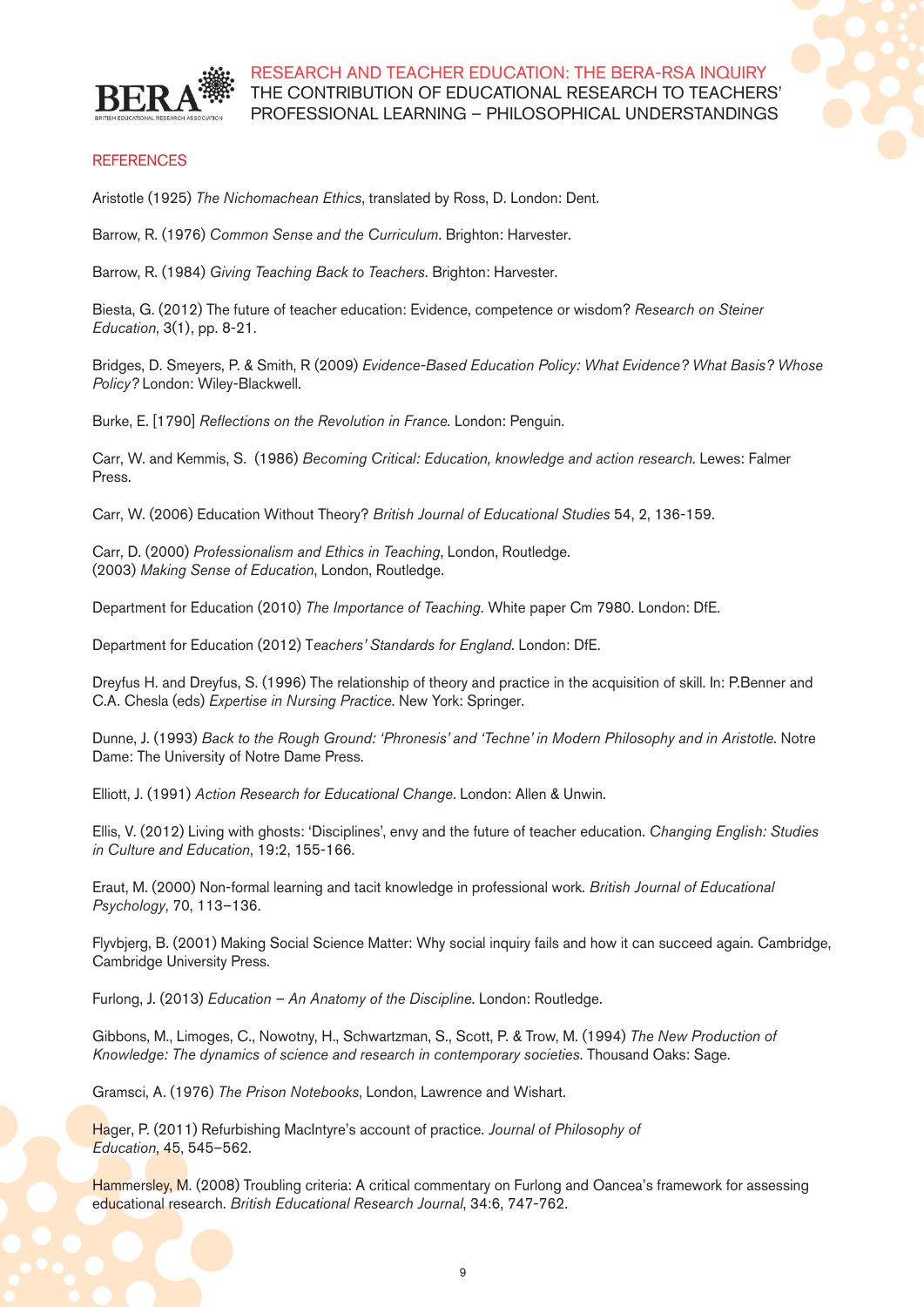

Hargreaves, D. H. (1996) *Teaching as a research based profession: Possibilities and prospects*. London: Teacher Training Agency.

Hodkinson, P. (2004) Research as a form of work: Expertise, community and methodological objectivity. *British Educational Research Journal*, 30(1), 9-26.

Hogan P. (2003) Teaching and learning as a way of life. *Journal of Philosophy of Education*, 37, 2, pp. 207-223.

Hoyle, E. (1972) *The relationship between creativity and the social organisation of the school*. Working paper for creativity of the school project, CS/72/14. Paris: OECD/CERI.

Keynes, J.M. (1936) *The General Theory of Employment, Interest and Money*. New Delhi: Atlantic (reprinted 2006).

Lagemann, E. C. (2000) *An Elusive Science: The troubling history of educational research*. Chicago: University of Chicago Press.

Lawlor, S (1990) *Teachers Mistaught: Training in theories or education in subjects?* London: Centre for Policy Studies.

Lincoln, Y. S, & Guba, E. A. (1985) *Naturalistic Inquiry*. Beverly Hills, CA: Sage.

MacIntyre, A. (1981) *After Virtue*. London: Duckworth.

Nussbaum, M. (1990) *Love's Knowledge. Essays on philosophy and literature*. Oxford: Oxford University Press.

Nussbaum, M. (2001) *The Fragility of Goodness: Luck and ethics in Greek tragedy and philosophy*. Cambridge: Cambridge University Press.

Oancea, A. (2005) Criticisms of educational research: Key topics and levels of analysis, *British Educational Research Journal*, 31(2), 157–183.

Oancea, A. & Furlong, J. (2007) Expressions of excellence and the assessment of applied and practice-based research. *Research Papers in Education* 22: 2, 119–137

Oakeshott, M. (1962) *Rationalism in Politics*. London: Methuen.

O'Hear, A. (1988) *Who Teaches the Teachers?* London: Social Affairs Unit.

Phipps, D.J., Jensen, K.E., & Meyers, G. (2012) Applying social sciences research for public benefit using knowledge mobilization and social media. In: A. Lopez-Varela (ed) *Theoretical and Methodological Approaches to Social Sciences and Knowledge Management.* InTech.

Polanyi, M. (1958) *Personal Knowledge*. London: Routledge.

Read, R. & Hutchinson, P. (2011) De-mystifying tacit knowing and clues: A comment on Henry et al. *Journal of Evaluation in Clinical Practice*, 17. pp. 944-947.

Rudduck, J. & Hopkins, D. (1985) Research as a Basis for Teaching: *Readings from the work of Lawrence Stenhouse*. London: Heinemann.

Ryle, G. (1949) *The Concept of Mind*. London: Hutchinson.

Schön, D. (1983) *The Reflective Practitioner: How professionals think in action*. USA: Basic Books.

Schön, D. (1987) *Educating the Reflective Practitioner: Toward a new design for teaching and learning in the professions*. San Francisco: Jossey-Bass.